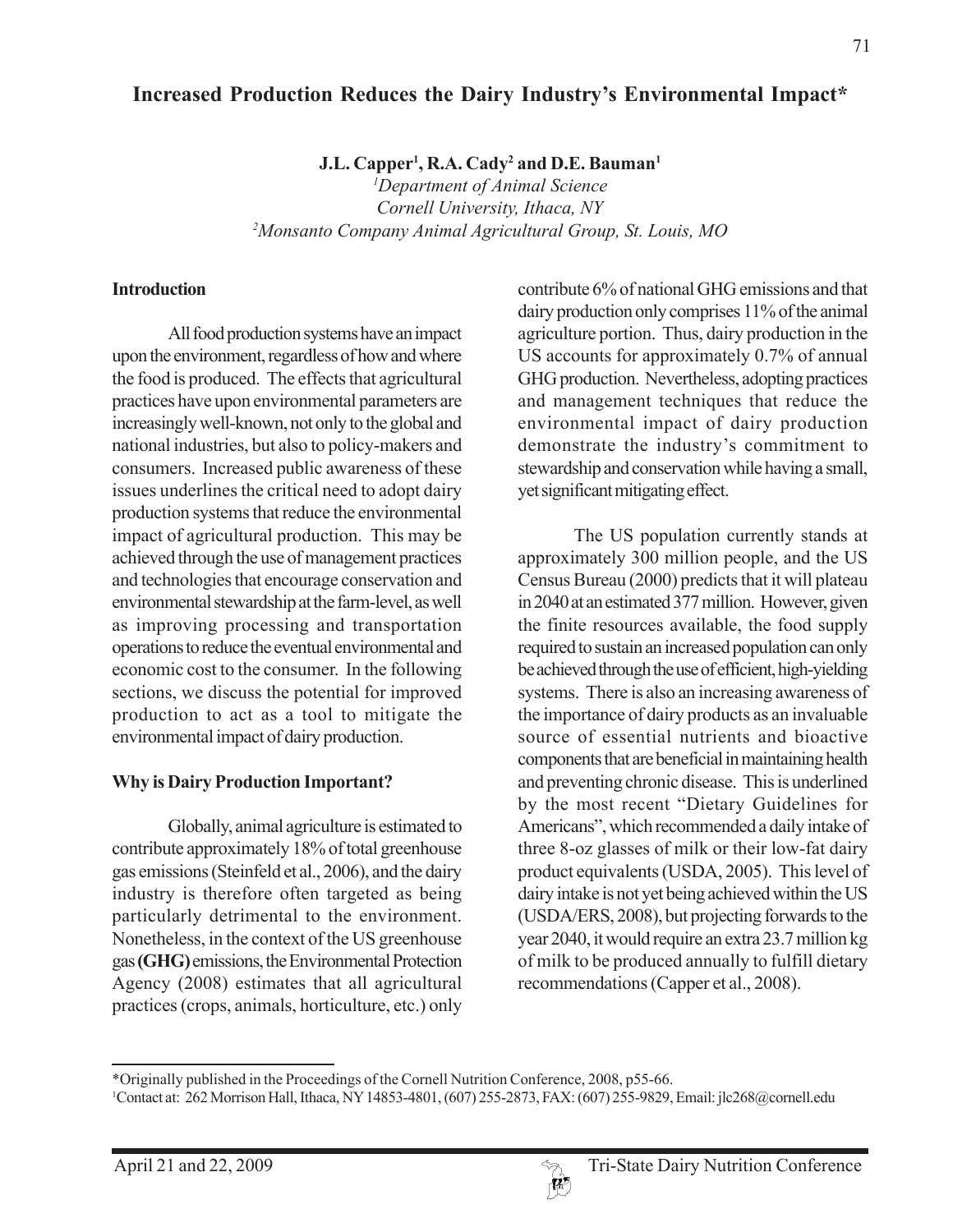A common misconception is that processing and transportation are the biggest contributors to the environmental impact of dairy production, hence the consumer interest in buying locally-produced food to reduce 'food miles'. This has been disproved by a number of life cycle assessment **(LCA)** studies that evaluated the effects of agricultural production upon the environment by examining the entire production process from farm to consumer. Saunders et al. (2006) and Saunders and Barber (2007) concluded that lamb, apples, and milk solids produced in New Zealand and exported to the UK had a lower carbon footprint than equivalent food produced and consumed in the UK. In a LCA of semi-hard cheese, Berlin (2002) concluded that 95% of the carbon footprint and 80% of fossil fuel and electricity use involved with cheese production occurs during primary onfarm production; similar results were also reported by Høgaas Eide (2002) in an LCA of fluid milk production. Improving producer-level efficiency therefore provides a significant opportunity to reduce whole system environmental impact.

#### **Productive Efficiency and the 'Dilution of Maintenance' Effect**

The idea of 'efficiency' has been somewhat fluid over the years; indeed, the cover of a Cornell University Extension Bulletin from 1953 entitled 'Feeding the Dairy Cow Efficiently' depicts a herd of Ayrshire cows placidly wading through a stream – a practice that would certainly incur the wrath of modern environmental agencies. Nonetheless, the idea that dairy production could be made more effective by improving productive efficiency, defined as 'milk output per unit of resource input', is not a new concept. A statement by J. C. McDowell (1927) in the US Yearbook of Agriculture reads as follows:

*"When the population of this country increases to 200,000,000 it should be easily possible for the additional supply of dairy*

*products needed to be produced not by more, but by better dairy cows… The average milk production of US cows is about 4,500 pounds a year. If this were increased at a rate of 100 pounds a year, in 45 years the average milk production per cow would be doubled. The present number of cows could then supply sufficient dairy products at the present rate of consumption for considerably more than 200,000,000 people."*

This is precisely the mechanism by which improving the productive efficiency of the dairy herd can mitigate environmental impact. Producing more milk from the same quantity of resources (or the same amount of milk with fewer resources) reduces the demand for non-renewable or energy-intensive inputs (including land, water, fossil fuels, and fertilizers) and promotes environmental stewardship.

The biological process underlying improved productive efficiency is known as the 'dilution of maintenance' effect (Bauman et al., 1985). The daily nutrient requirement of all animals within the dairy herd comprises a specific quantity needed to maintain the animals' vital functions (the maintenance requirement) plus extra nutrients to support the cost of growth, reproduction, or lactation. As shown in Figure 1, the maintenance energy requirement of a 650 kg lactating cow does not change as a function of production but remains constant at 10.3 Mcal/ day. However, the daily energy requirement increases as milk yield increases, thereby reducing the proportion of total energy used for maintenance. A high-producing dairy cow requires more nutrients per day than a low-producing dairy cow, but all nutrients within the extra feed consumed are used for milk production. The total energy requirement per kg of milk produced is therefore reduced: a cow producing 7 kg/d requires 2.2 Mcal/kg milk, whereas a cow yielding 29 kg/day needs only 1.1 Mcal/kg milk. This is often wrongly referred to as an improvement in feed efficiency, the confusion arising because although the total nutrient requirement per kg milk produced is reduced, the

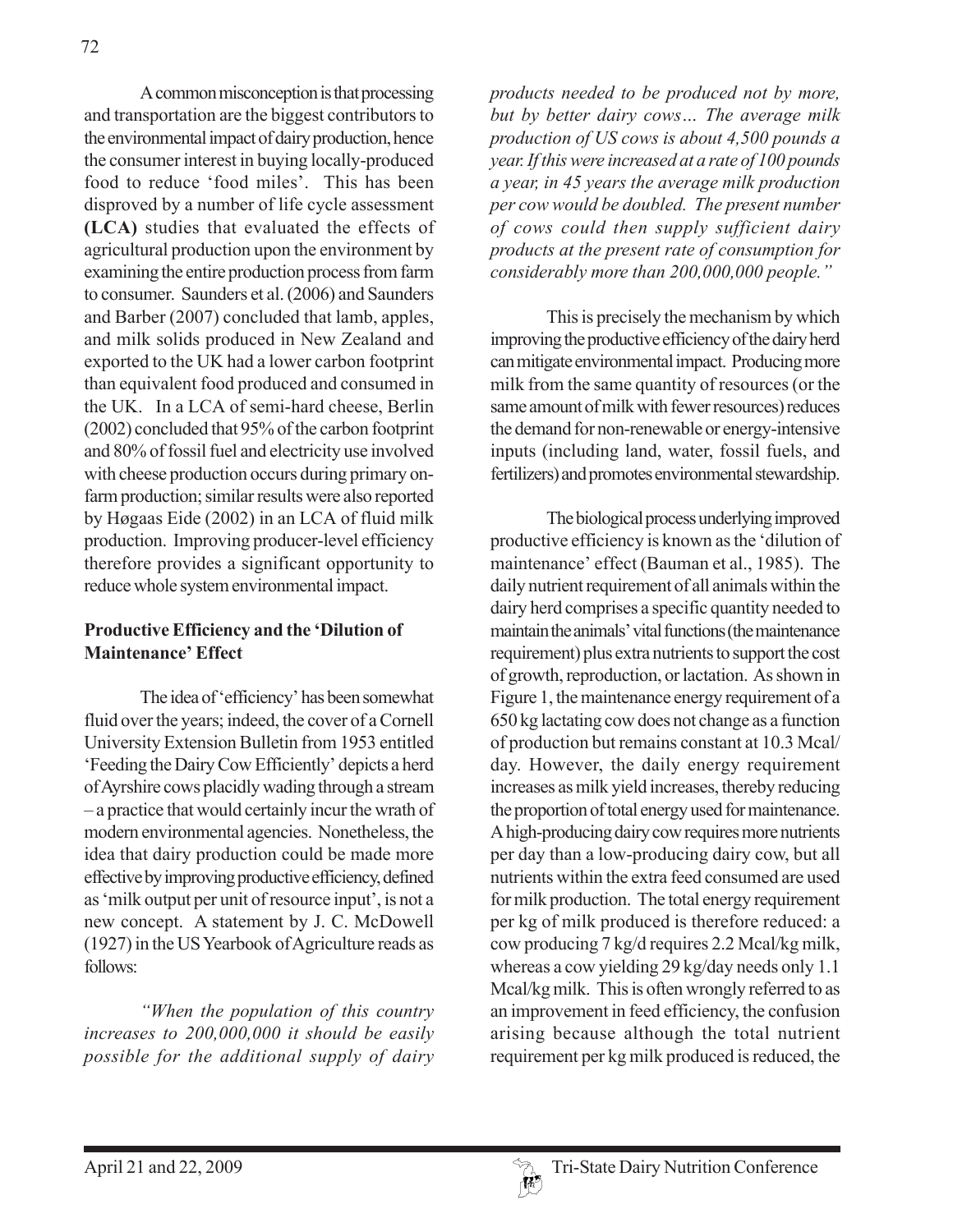amount of nutrients required to support each incremental increase in milk yield is not altered and the animal's basal maintenance nutrient requirement does not change. "Dilution of maintenance" comparison thus represents an effective proof of the 'productive efficiency' concept, i.e. 'making more with less'.

At first glance, the above concept seems counterintuitive: if high-producing cows are eating more feed, they are consuming more resources and emitting more waste products, all of which are environmental concerns. This is a message that is often propounded by the anti-animal agriculture groups, but it is both misleading and inaccurate. Accurate and complete evaluation of the environmental effects of dairy production necessitates a paradigm shift. The majority of studies to date have examined the resource input and waste output for an individual cow and multiplied this figure by the number of animals within the herd or national population to estimate the system impact. This method only examines one aspect of the milk production process, i.e. the lactating cow, ignoring the resources required to support the entire dairy population (lactating cows plus associated dry cows, heifer replacements, and bulls) required to maintain the milk production infrastructure. Alternatively, data have been presented according to land use, e.g. per acre or hectare. The major flaw of this basis of expression is that environmental impact thus varies according to stocking rate, with extensive systems appearing to be superior to their intensive counterparts, regardless of the total amount of land required for food production. The ultimate purpose of the dairy industry is to produce sufficient milk to supply human population requirements; therefore, environmental impact must be assessed on an outcome basis per unit of food produced, i.e. per kg of milk, cheese, or butter. This methodology allows valid comparisons to be made between different production systems and also relates milk production to demand, facilitating accurate evaluation of the resources required to fulfill human

food requirements. Utilizing values from Figure 1, one can calculate that to produce a set amount of milk, e.g. 29,000 kg/d, would require 4,143 lowproducing cows (7 kg/d), but only 1,000 highproducing cows (29 kg/d). When the remainder of the dairy population is taken into account, it can be seen that the dilution of maintenance effect not only reduces the number of milking cows required, but also decreases the associated dry cows, heifers, and bulls within the population and the resources required to maintain that population.

# **Productive Efficiency – the Historical Example**

The dairy industry has made huge advances in efficiency over the past 60 years. According to USDA data, in 1944, the year when dairy cow numbers peaked at 25.6 million head, total milk production was 53 billion kg (Figure 2; http:// www.nass.usda.gov/Data\_and\_Statistics/ Quick Stats/). By contrast, the 2007 US dairy herd comprised 9.2 million animals, producing a total of 84 billion kg of milk. This is equivalent to a 4-fold increase in the annual milk yield per cow, progressing from 2,074 kg/cow in 1944 to 9,193 kg/cow in 2007. This improvement has been achieved through the introduction of production and management practices that maximize potential yields while emphasizing cow health and welfare. For example, widespread adoption of genetic evaluation and artificial insemination in the late 1960's allowed producers to select the highest-yielding animals and improve the genetic merit of their current and future herd. These technologies have conferred approximately > 55% of the annual yield increase since 1980 (Shook, 2006). Improved knowledge of the nutrient requirements and metabolism of the dairy cow and formulation of diets to meet these requirements has been of particular significance in allowing the cow to reach her genetic potential. More recently, use of diet formulation software and total mixed rations have further facilitated feeding a diet balanced according to milk production and

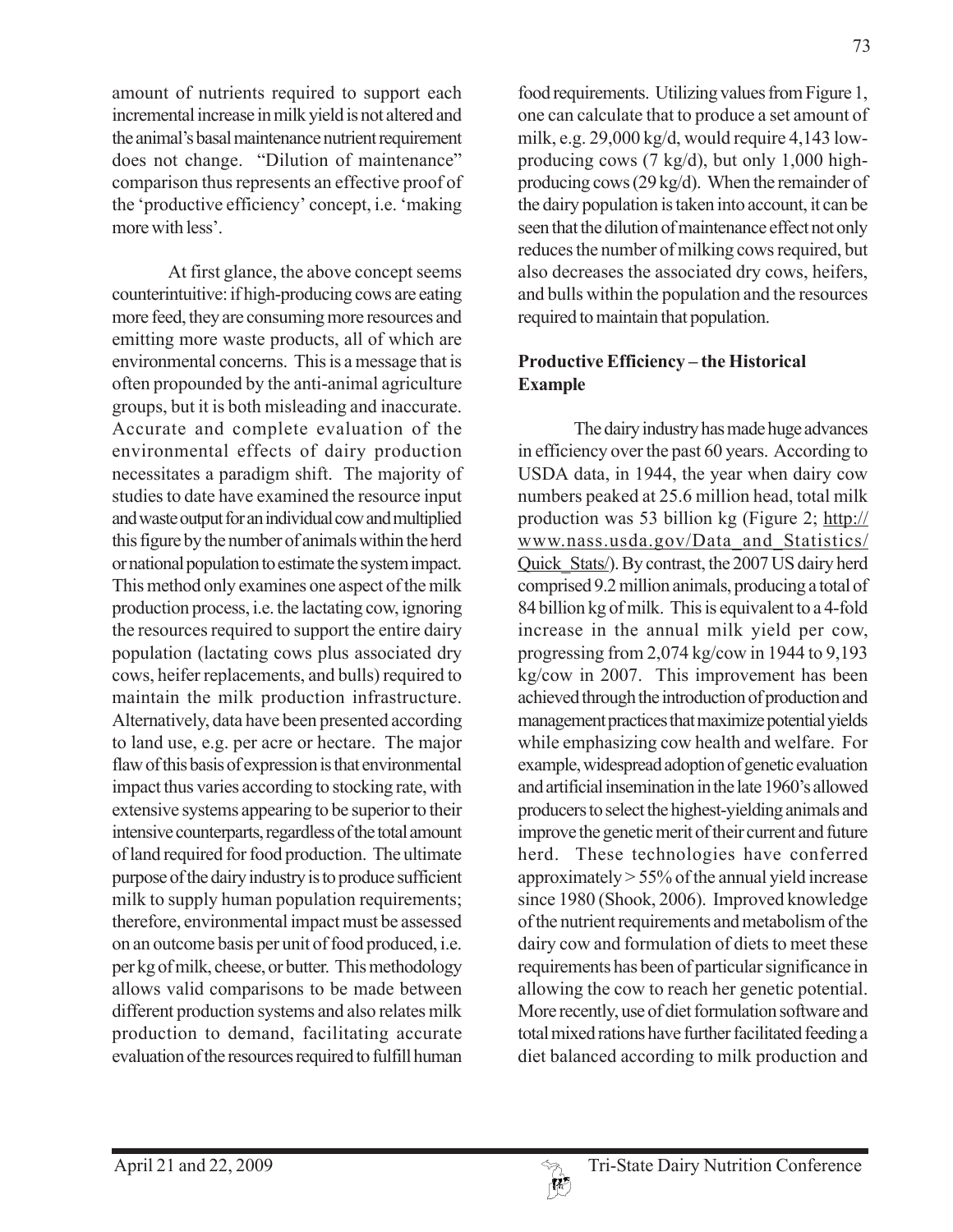nutrient needs. Progress has also occurred as a result of better milking management systems and mastitis control, implementation of herd health programs, improved cow comfort (including housing and heat stress abatement) and the use of biotechnologies and feed additives that maximize milk production.

A common perception is that historical methods of food production were inherently more environmentally-friendly than modern agricultural practices. This is often reinforced by the media portrayal of rustic pastoral scenes as the 'good old days' compared to today's vision of a 'factory farm'. The carbon footprint of dairy production in 1944 compared to 2007 is shown in Figure 3. The left-hand bars are quantified according to the process basis, i.e. per cow, and as expected, lowproducing cows characteristic of the 1944 dairy system had a lower carbon footprint than highproducing modern cows. However, the advantage conferred by improved productive efficiency of modern milk production systems is clearly demonstrated when the data are expressed on an outcome basis: from 1944 to 2007 there has been a 63% reduction in the carbon footprint per kg of milk. Interestingly, many of the characteristics of 1940's dairy production (low-yielding, pasturebased, no antibiotics, inorganic fertilizers, or chemical pesticides) are similar to those of modern organic systems. Indeed, studies investigating the environmental impact of organic systems have also described increases in the quantity of resources required and carbon footprint per kg of milk compared to conventional production (de Boer, 2003; Williams et al., 2006; Capper et al., 2008).

# **Productive Efficiency – the Technology Example**

Dairy producers are being encouraged to adopt management practices that facilitate improved environmental stewardship and conservation at all stages of the milk production process. These include initiatives to cut GHG emissions through reducing enteric methane production (Anderson et al., 2003), minimizing nutrient run-off by effective ration balancing and optimizing fertilizer application ( James et al., 1999; Rotz, 2004; Dittert et al., 2005), and harnessing the potential for methane generated from waste to be converted for on-farm energy use (Cantrell et al., 2008). No single management practice has the ability to negate the environmental impact of dairy production, although considerable improvements may be made following the adoption of several co-existing strategies. Nonetheless, the most impactful mitigation effect may be achieved by employing technologies and practices that improve productive efficiency.

Consumers often have a negative image of technology within agriculture, regarding genetic modification, antibiotics, and hormone use as threats to human or animal health, despite assurances from reputable health organizations and government agencies. The introduction of artificial insemination was a case in point, with claims that its use would result in an 'inferior, decadent, degenerative species' (of cow) and that milk was unsuitable for human consumption (Tobe, 1967). Nonetheless, the use of agricultural technologies provides an invaluable opportunity to improve production, with concurrent effects upon environmental impact. For example, widespread adoption of genetically modified Btcorn has significantly increased US corn yields (NCFAP, 2008), and the introduction of herbicideresistant soybeans has not only improved yields but also facilitated the use of no-till practices, thus reducing soil erosion, carbon loss, and fossil fuel use (Hobbs et al., 2007).

Recombinant bovine somatotropin **(rbST)** has arguably provided the greatest technological contribution to improved dairy productivity since its approval by the FDA in 1994. The milk yield response to rbST supplementation is welldocumented, and its potential as a tool to improve productive efficiency and thus reduce the

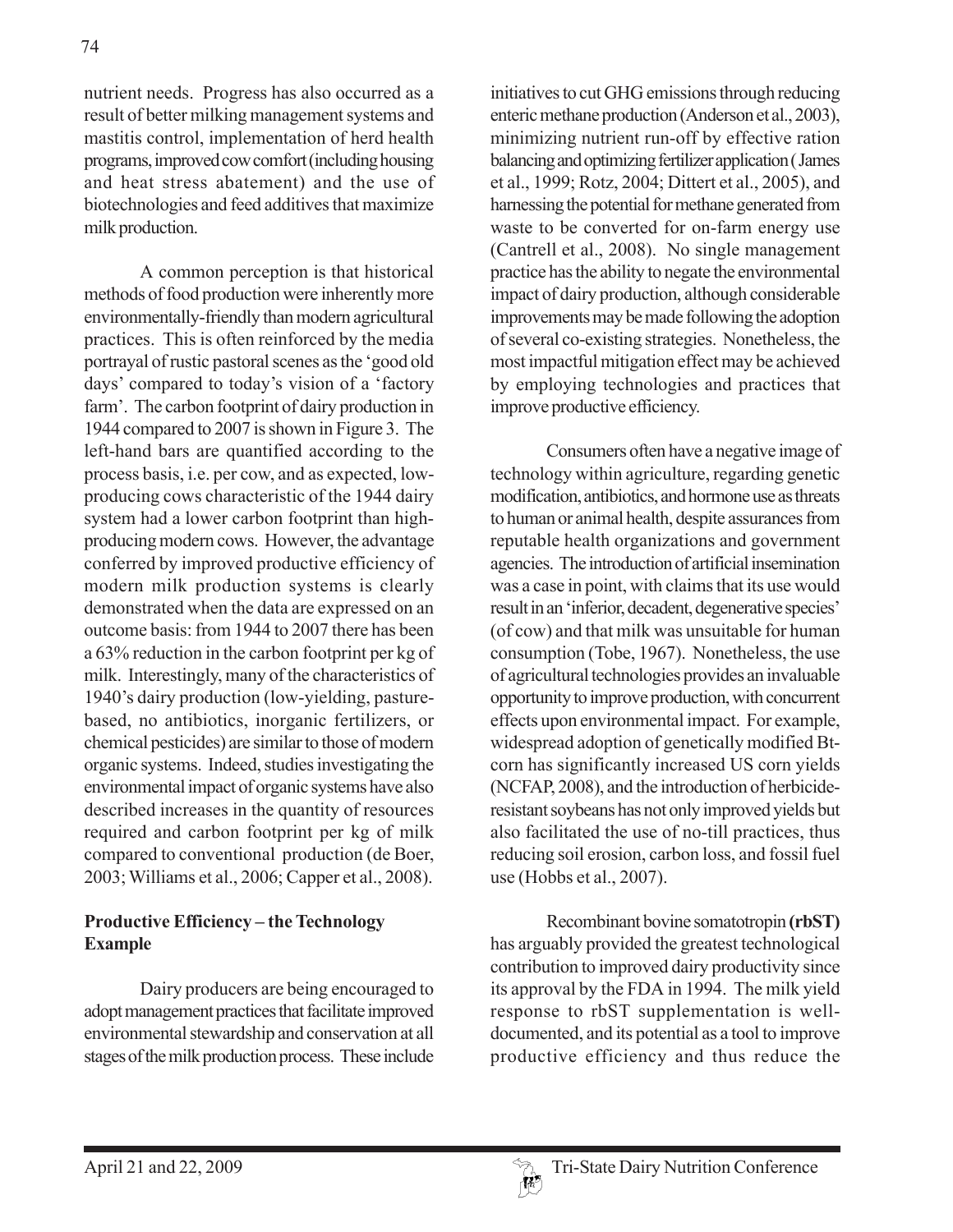environmental impact of dairy production has been noted in previous government and academy reports (NRC, 1994; The Executive Branch of the Federal Government, 1994; U.S. EPA, 1999) and scientific publications (Bauman, 1992; Johnson et al., 1992; Dunlap et al., 2000; Jonker et al., 2002; Bosch et al., 2006 ). Nonetheless, the environmental impact of rbST use in dairy production has not previously been evaluated through full, science-based lifecycle assessment. We developed a stochastic model based on the NRC (NRC, 2001) nutrient requirements of dairy cows and used this to determine the annual resources required and waste produced from a population containing one million eligible cows supplemented with rbST, compared to equivalent production from unsupplemented cows. All data within the model were collected from published scientific studies or governmental reports, with no undocumented assumptions. Rations were formulated for average US cows (Holstein, 650 kg body weight) producing 28.9 kg milk/d at 3.69% fat and 3.05 % protein (USDA/ AMS, 2007). The response to rbST supplementation was 4.5 kg/d. The dairy population dynamics were based on characteristic US practices as documented in the NAHMS report (USDA, 2007). Full details of the materials and methods associated with the study are published in Capper et al. (2008).

The environmental impact of rbST use in one million cows is shown in Table 1. Annual milk production from the rbST-supplemented population (2.51 million animals in total) was 14.1 billion kg; however, to produce the same amount of milk from an unsupplemented population would require an extra 157,000 milking cows and 177,000 associated dry cows and heifers. The rbST-supplemented population therefore requires fewer resources, including 2.3 million metric tonnes less feedstuffs, 540,000 less acres of land used for crop production (with concurrent reductions in soil erosion), and considerable savings in fertilizers and pesticides. Reducing resource input per kg of milk demonstrates

the improved productive efficiency conferred by rbST use and also has beneficial environmental effects. Using a smaller population to maintain an equivalent milk production decreases total manure production, thus releasing less methane and nitrous oxide (two extremely potent GHG) into the atmosphere. As noted by Jonker et al. (2002) and Dunlap et al. (2000), decreasing population manure production via rbST use reduces potential nutrient (N and P) flows into groundwater.

Consumption of non-renewable energy sources is a significant issue within dairy production as fossil fuel combustion not only depletes existing deposits but also increases the industry's carbon footprint. By improving productive efficiency, rbSTsupplementation of one million cows reduces annual fossil fuel and electricity use by 729 million MJ and 156 million kWh, respectively, equivalent to heating  $\sim$ 16,000 and powering  $\sim$ 15,000 homes (EIA, 2001). Furthermore, the amount of water saved by rbST use is equivalent to the annual amount required to supply  $\sim$  10,000 homes - a considerable environmental benefit in areas where water consumption is a significant concern. Finally, the carbon footprint of the population supplemented with rbST is reduced by 1.9 billion kg/y; this is equivalent to removing ~400,000 cars from the road or planting ~300 million trees. A population containing one million rbST-supplemented cows is equivalent to  $\sim$ 15% of the current US dairy herd; therefore, the potential for widespread rbST use to mitigate the environmental impact of dairy production should not be underestimated.

# **Further Advances and Possibilities for Environmental Mitigation**

Mitigating the environmental impact of dairy production is not an issue that is going to disappear; indeed, it is gathering momentum and is likely to be supported by additional legislation and certification requirements for the dairy industry. It is therefore essential for dairy producers to identify opportunities

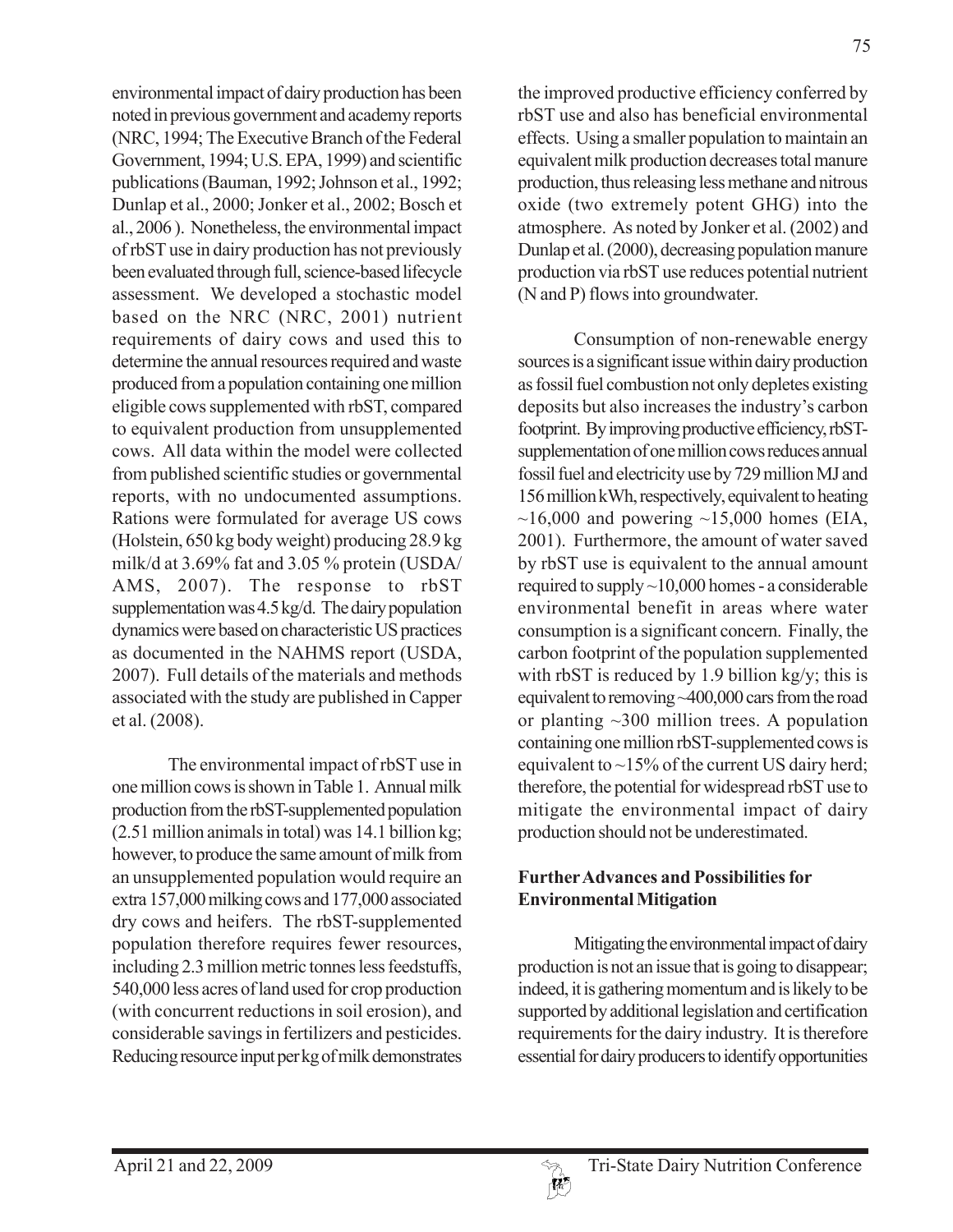to adapt or adopt management practices that promote environmental stewardship and resource conservation. At present, rbST is the only technology that has the potential to singly reduce total environmental impact by 9%; however, the implementation of strategic environmental planning that includes a variety of mitigation practices allows the producer to make decisions and combine practices according to both environmental and economic indices. Previous studies have evaluated the effects of milking frequency, ration formulation, photoperiod, and reproductive management (Dunlap et al., 2000; Jonker et al., 2002; Garnsworthy, 2004; Bosch et al., 2006); while these evaluations provide insight, they focused on single environmental parameters (e.g. N or methane) and did not use the LCA approach. A more complete evaluation of the environmental impact of specific management factors that are under producer control, including calving interval, age at first calving, use of artificial insemination, and somatic cell count, is the focus of current investigation by our group. Quantification of the environmental impact of single or combined management practices will therefore allow producers to make informed decisions as to whether to invest in, for example, a methane digester, a herd health program, or embryo transfer.

Under normal market conditions, improving productive efficiency has a tangible economic benefit, but this also raises the question of how producers will assess the commercial value of environmental impact mitigation. Introduction of carbon credits or a cap and trade system would necessitate quantification of the impact of different management practices so to provide compensation for their implementation. Furthermore, discussion would be necessary as to the allocation of carbon credits between the dairy and beef industry, and adjustments made for the carbon credits earned by the dairy industry when by-products from the human food and fiber industries are utilized as feed and converted to high-quality dairy products.

#### **Conclusion**

Dairy producers have made vast gains in productive efficiency over the past 60 years and should continue to do so, but only if the technologies and practices that improve productive efficiency continue to be available for use. It is thus essential to educate consumers, retailers, processors, and policy-makers of the vital importance of scientific evaluation based on efficacy, human/animal safety, and environmental analysis rather than misplaced ideological or anthropomorphic concerns. A scientific evaluation of the environmental component may be achieved through quantifying the impact on a system basis, incorporating the resources required, and waste produced from the entire dairy population and expressing results per unit of milk produced. Such evaluation facilitates true consumer choice and avoids perpetration of non-scientific or flawed claims relating to the nutritional or environmental advantages of alternative systems.

# **References**

Anderson, R.C., T.R. Callaway, J.A.S. Van Kessel, Y.S. Jung, T.S. Edrington, and D.J. Nisbet. 2003. Effect of select nitrocompounds on ruminal fermentation; An initial look at their potential to reduce economic and environmental costs associated with ruminal methanogenesis. Bioresour. Technol. 90:59–63.

Bauman, D.E. 1992. Bovine somatotropin: Review of an emerging animal technology. J. Dairy Sci. 75:3432–3451.

Bauman, D.E., S.N. McCutcheon, W.D. Steinhour, P.J. Eppard, and S.J. Sechen. 1985. Sources of variation and prospects for improvement of productive efficiency in the dairy cow: A review. J. Anim. Sci. 60:583-592.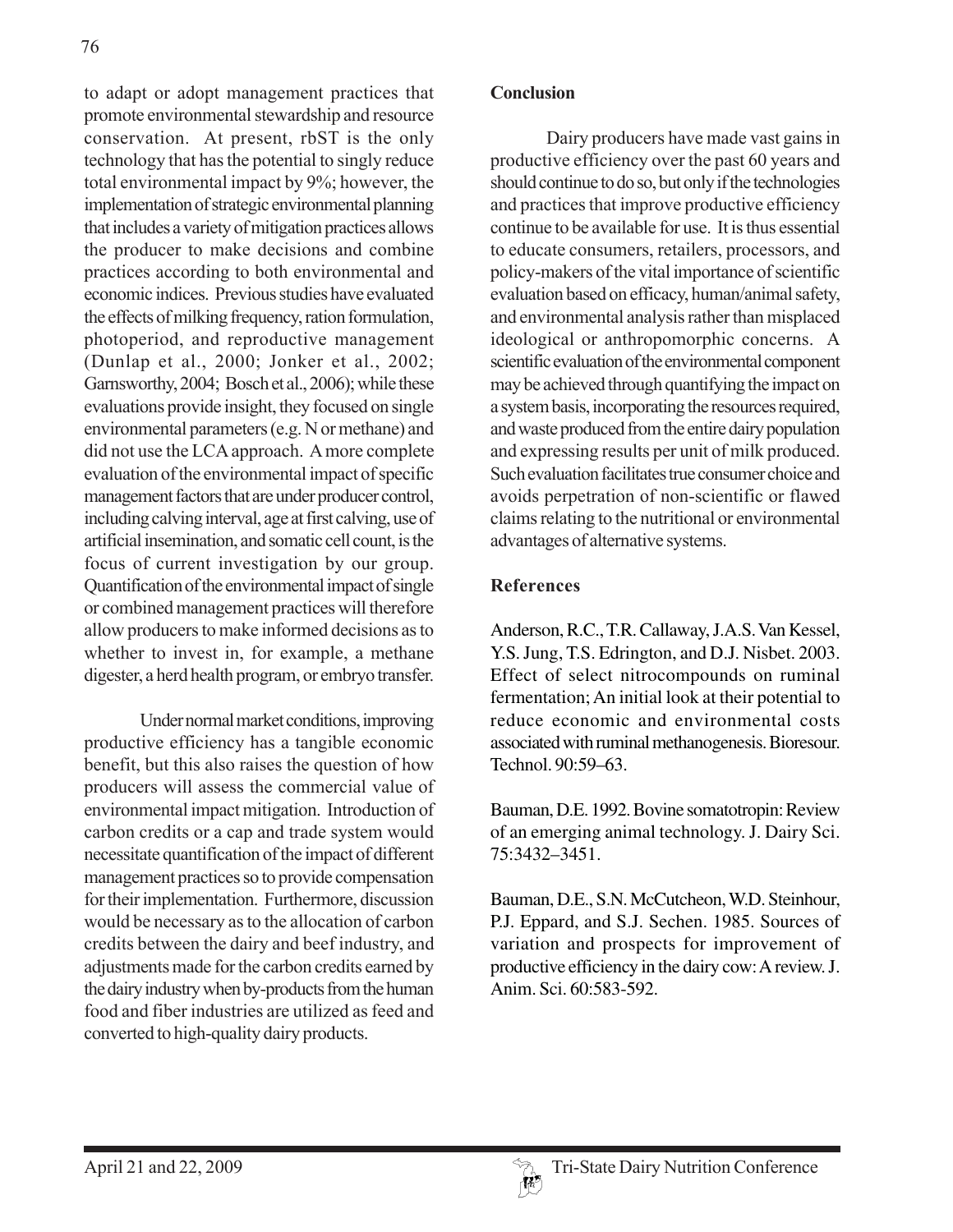Berlin, J. 2002. Environmental life cycle assessment (LCA) of Swedish hard cheese. Int. Dairy J. 12:939- 953.

Bosch, D.J., M.L. Wolfe, and K.F. Knowlton. 2006. Reducing phosphorus runoff from dairy farms. J. Environ. Qual. 35:918-927.

Cantrell, K.B., T. Ducey, K.S. Ro, and P.G. Hunt. 2008. Livestock waste-to-bioenergy generation opportunities. Bioresour. Technol. 99:7941–7953.

Capper, J.L., E. Castañeda-Gutiérrez, R.A. Cady, and D.E. Bauman. 2008. The environmental impact of recombinant bovine somatotropin (rbST) use in dairy production. P. Natl. Acad. Sci. USA. 105:9668-9673.

de Boer, I.J.M. 2003. Environmental impact assessment of conventional and organic milk production. Livest. Prod. Sci. 80:69–77.

Dittert, K., C. Lampe, R. Gasche, K. Butterbach-Bahl, M. Wachendorf, H. Papen, B. Sattelmacher, and F. Taube. 2005. Short-term effects of single or combined application of mineral N fertilizer and cattle slurry on the fluxes of radiatively active trace gases from grassland soil. Soil Biol. Biochem. 37:1665- 1674.

Dunlap, T.F., R.A. Kohn, G.E. Dahl, M. Varner, and R.A. Erdman. 2000. The impact of somatotropin, milking frequency, and photoperiod on dairy farm nutrient flows. J. Dairy Sci. 83:968- 976.

EIA. 2001. Total Energy Consumption in U.S. Households by Urban/Rural Location, 2001. Energy Information Administration, Washington, DC.

Garnsworthy, P.C. 2004. The environmental impact of fertility in dairy cows: A modelling approach to predict methane and ammonia emissions. Anim. Feed Sci. Tech. 112:211-223.

Hobbs, P.R., K. Sayre, and R. Gupta. 2007. The role of conservation agriculture in sustainable agriculture. Philos. Trans. R. Soc. B. 363:543-555.

Høgaas Eide, M. 2002. Life cycle assessment of industrial milk production. Int. J. Life Cycle Ass. 7:115–126.

James, T., D. Meyer, E. Esparza, E.J. Depeters, and H. Perez-Monti. 1999. Effects of dietary nitrogen manipulation on ammonia volatilization from manure from Holstein heifers. J. Dairy Sci. 82:2430- 2439.

Johnson, D.E., G..M. Ward, and J. Torrent. 1992. The environmental impact of bovine somatotropin use in dairy cattle. J. Environ. Qual. 21:157-162.

Jonker, J.S., R.A. Kohn, and J. High. 2002. Dairy herd management practices that impact nitrogen utilization efficiency. J. Dairy Sci. 85:1218-1226.

McDowell, J.C. 1927. Dairyman's slogan should be "Not more, but better animals". Page 268 in Yearbook of Agriculture. USDA, ed. USDA, Washington, DC.

NCFAP. 2008. Quantification of the Impacts on US Agriculture of Biotechnology-Derived Crops Planted in 2006. National Center for Food and Agricultural Policy, Washington, DC.

NRC. 1994. Metabolic Modifiers: Effects on the Nutrient Requirements of Food-Producing Animals. Natl. Acad. Press, Washington, DC.

NRC. 2001. Nutrient Requirements of Dairy Cattle. Natl. Acad. Press, Washington, DC.

Rotz, C.A. 2004. Management to reduce nitrogen losses in animal production. J. Anim. Sci. 82:E119- 137.

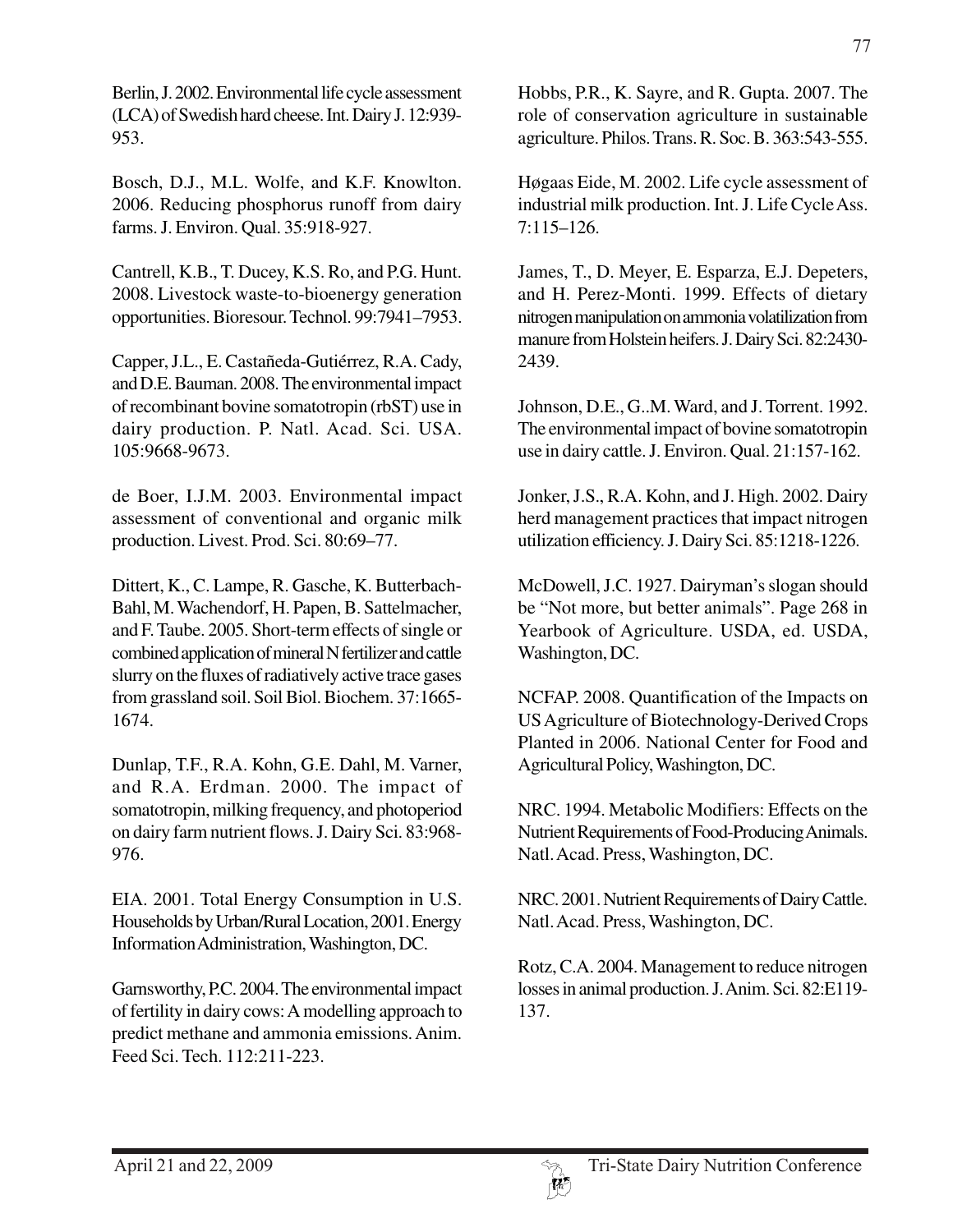Saunders, C., and A. Barber. 2007. Comparative Energy and Greenhouse Gas Emissions of New Zealand's and the UK's Dairy Industry. Lincoln University, Christchurch, New Zealand.

Saunders, C., A. Barber, and G.. Taylor. 2006. Food Miles – Comparative Energy/Emissions Performance of New Zealand's Agriculture Industry. Lincoln University, Christchurch, New Zealand.

Shook, G.E. 2006. Major advances in determining appropriate selection goals. J. Dairy Sci. 89:1349- 1361.

Steinfeld, H., P. Gerber, T. Wassenaar, V. Castel, M. Rosales, and C. de Haan. 2006. Livestock's Long Shadow - Environmental Issues and Options. Food and Agriculture Organization of the United Nations, Rome.

The Executive Branch of the Federal Government. 1994. Use of Bovine Somatotropin (BST) in the United States: Its Potential Effects. Office of Management and Budgets, The Executive Branch of the Federal Government, Washington, DC.

Tobe, J. H. 1967. Milk - Friend or Fiend? Modern Publications, St. Catherines, ON, Canada.

U.S. Census Bureau. 2000. Subject: Annual Projections of the Total Resident Population as of July 1: Middle, Lowest, Highest and Zero International Migration Series, 1999 to 2100. Accessed 2/14/2008.

U.S. EPA. 1999. U.S. Methane Emissions 1990 – 2020: Inventories, Projections, and Opportunities for Reductions. U.S. EPA, Washington, DC.

U.S. EPA. 2008. Inventory of U.S. Greenhouse Gas Emissions and Sinks: 1990-2006. U.S. EPA, Washington, DC.

USDA. 2005. Dietary Guidelines for Americans 2005. USDA, Washington, DC.

USDA. 2007. Dairy 2007, Part I: Reference of Dairy Cattle Health and Management Practices in the United States, 2007. USDA-APHIS-VS, Fort Collins, CO.

USDA/AMS. 2007. Federal Milk Order Market Statistics 2006. USDA, Washington, DC.

USDA/ERS. 2008. Dietary Assessment of Major Trends in U.S. Food Consumption, 1970-2005. USDA Economic Research Service, Washington, DC.

Williams, A.G., E. Audsley, and D.L. Sandars. 2006. Determining the environmental burdens and resource use in the production of agricultural and horticultural commodities. Main Report. Defra Research Project IS0205. Cranfield University and DEFRA, Bedford, UK.

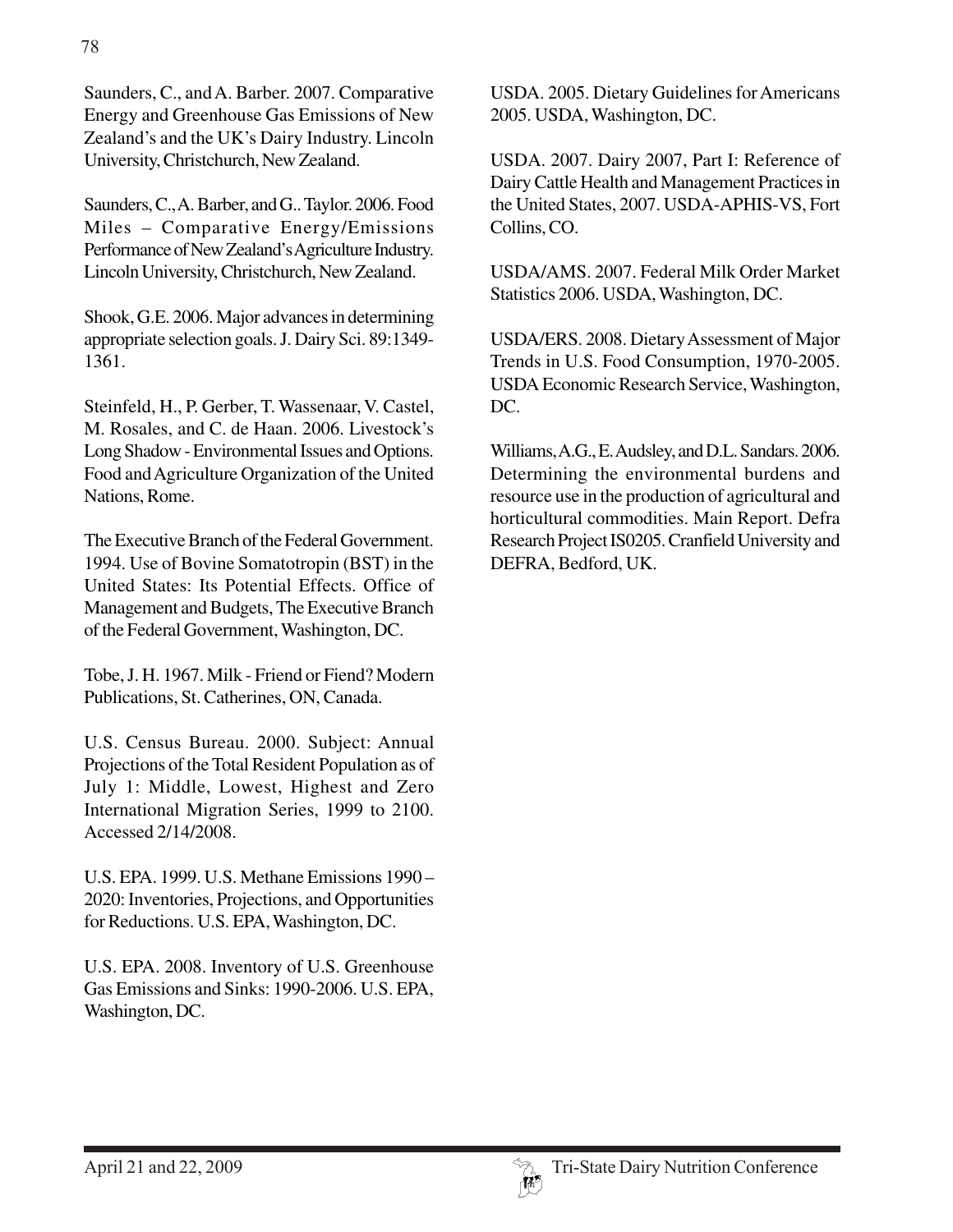|                                                                                | Without rbST | With rbST | <b>Reduction</b> with<br>rbST use |
|--------------------------------------------------------------------------------|--------------|-----------|-----------------------------------|
| <b>Production Parameters:</b>                                                  |              |           |                                   |
| Milk production (kg/y x $10^9$ )                                               | 14.1         | 14.1      |                                   |
| Number of lactating cows $(x 10^3)$                                            | 1,338        | 1,180     | 157                               |
| Number of dry cows $(x 10^3)$                                                  | 217          | 192       | 25                                |
| Number of heifers $(x 10^3)$                                                   | 1,291        | 1,139     | 152                               |
| Nutrient requirements:                                                         |              |           |                                   |
| Maintenance energy requirement <sup>b</sup> (MJ/y x $10^9$ )                   | 54.1         | 47.8      | 6.3                               |
| Maintenance protein requirement <sup>b</sup> (t/y x $10^3$ )                   | 667          | 606       | 61                                |
| Feedstuffs (t freshweight/y x $106$ )                                          | 25.9         | 23.7      | 2.3                               |
| Waste output:                                                                  |              |           |                                   |
| Nitrogen excretion $(t/y \times 10^3)$                                         | 100          | 91        | 9.6                               |
| Phosphorus excretion $(t/y \times 10^3)$                                       | 45.7         | 41.4      | 4.3                               |
| Manure, freshweight $(t/\gamma \times 10^6)$                                   | 34.9         | 32.2      | 2.8                               |
| Gas emissions:                                                                 |              |           |                                   |
| Methane <sup>c</sup> (kg/y x $106$ )                                           | 495          | 454       | 41                                |
| Nitrous oxide (kg/y x $10^3$ )                                                 | 100          | 91        | 9.6                               |
| Total carbon footprint <sup>d</sup> (kg CO <sub>2</sub> /y x 10 <sup>9</sup> ) | 21.6         | 19.7      | 1.9                               |
| Cropping inputs:                                                               |              |           |                                   |
| Cropping land required (ha $x 103$ )                                           | 2,712        | 2,493     | 219                               |
| Nitrogen fertilizer (kg/y x $10^6$ )                                           | 101          | 92        | 8.6                               |
| Fossil fuels <sup>e</sup> (MJ/y x $106$ )                                      | 8,840        | 8,111     | 9.9                               |
| Resource use:                                                                  |              |           |                                   |
| Electricity (kWh/y x $10^6$ )                                                  | 1,350        | 1,195     | 156                               |
| Water $(L/y \times 10^9)$                                                      | 66.9         | 61.5      | 5.4                               |

**Table 1.** Annual resource inputs and waste output from a population containing one million rbST-supplemented dairy cows<sup>a</sup> compared to equivalent milk from an unsupplemented population (adapted from Capper et al., 2008).

a One million lactating cows supplemented with rbST plus associated ineligible lactating cows, dry cows, and replacement heifers.

b Refers to nutrients required for maintenance (all animals), pregnancy (dry cows), and growth (heifers).

 $\mathrm{c}$ Includes CH<sub>4</sub> from enteric fermentation and manure fermentation.

 $\rm ^dIncludes\,CO_2$  emissions from animals and cropping, plus  $\rm CO_2$  equivalents from  $\rm CH_4$  and  $\rm N_2O.$ e Only includes fuel used for cropping.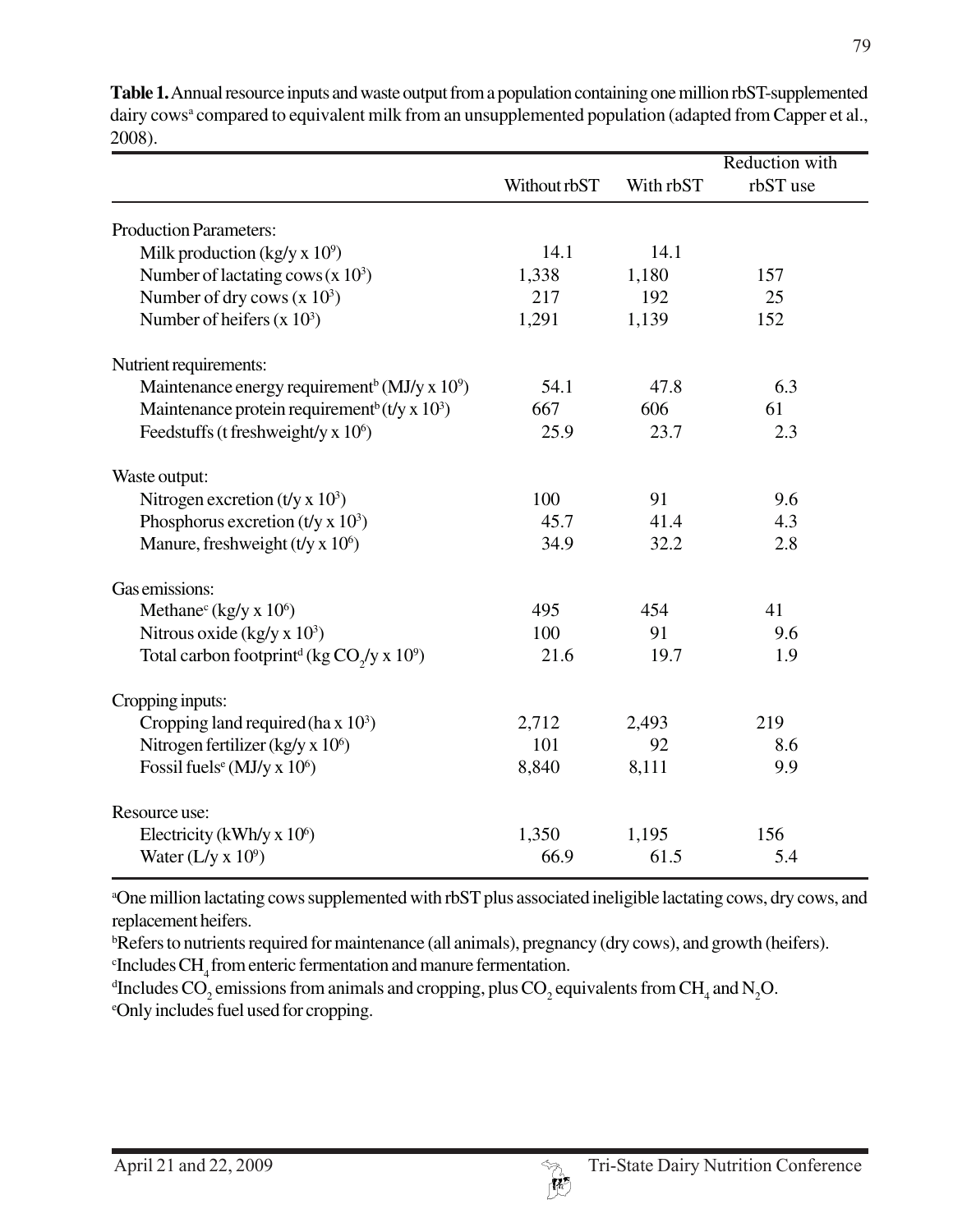

Figure 1. The 'dilution of maintenance' effect.

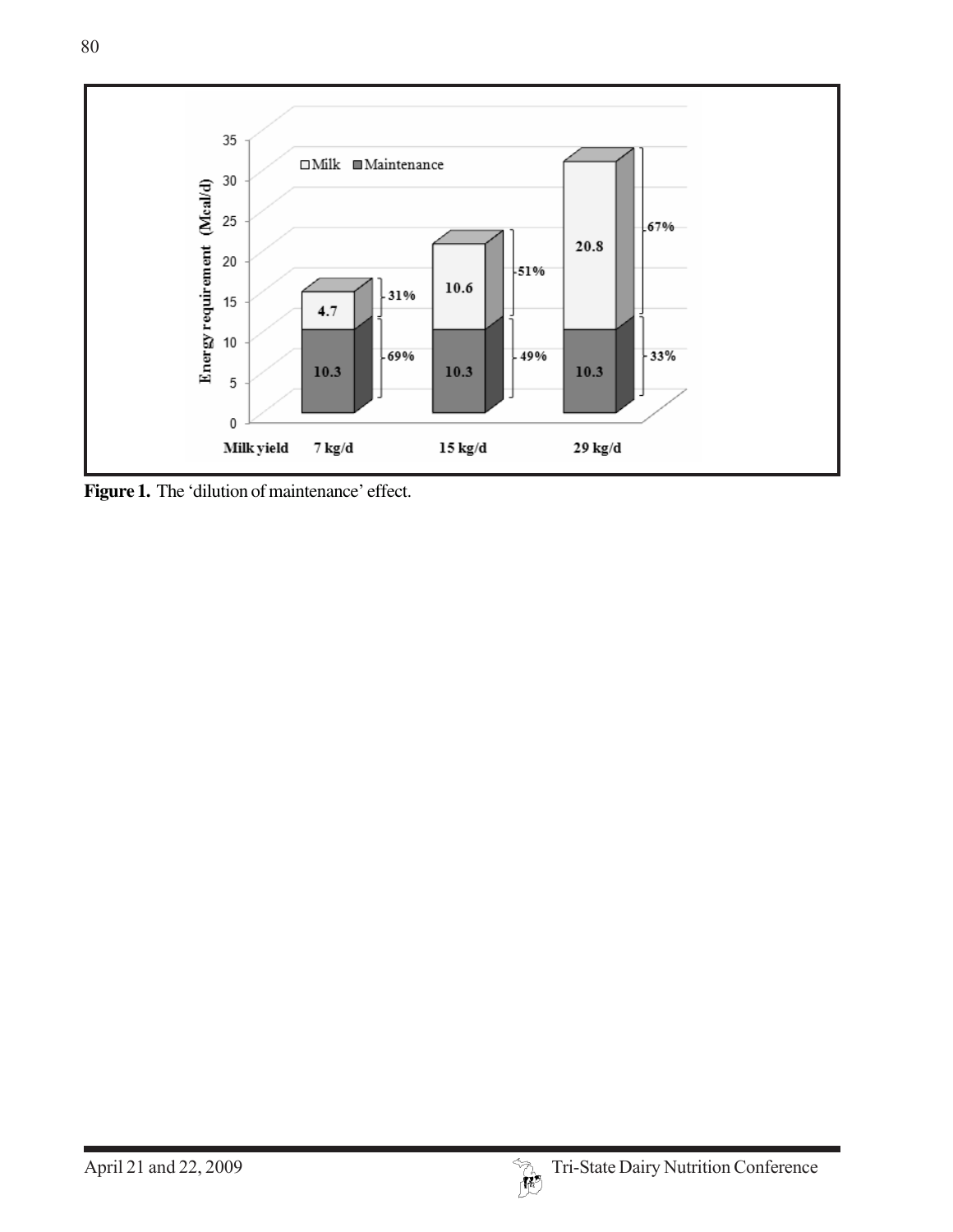

**Figure 2.** Changes in total U.S. milk production, cow numbers, and individual cow milk yield between 1944 and 2007.